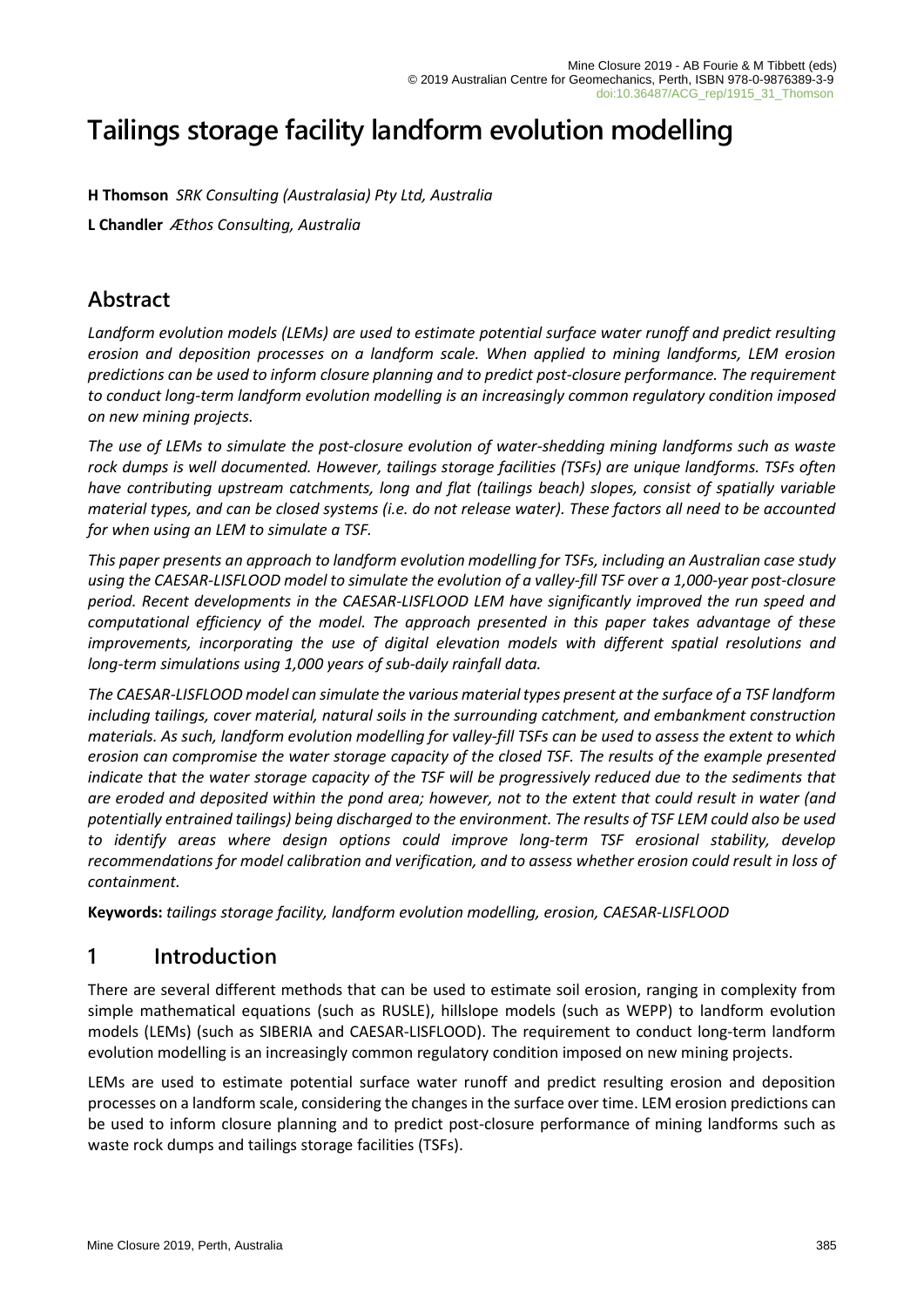The use of LEMs to simulate the post-closure evolution of water-shedding mining landforms, such as waste rock dumps, is well documented. However, TSFs are unique landforms which often have contributing upstream catchments, long and flat tailings beach slopes, consist of spatially variable material types, and can be closed systems (i.e. do not release water). These factors all need to be accounted for when using an LEM to simulate a TSF.

This paper presents an approach to landform evolution modelling for TSFs, including an Australian case study using the CAESAR-LISFLOOD model to simulate the evolution of a valley-fill TSF over a 1,000-year post-closure period.

# **2 Methodology**

### **2.1 Objectives**

The main objectives of landform evolution modelling are to estimate potential surface water runoff and predict resulting erosion and deposition processes. When applied to a TSF, multiple elements can be considered such as the tailings beach, catchment, cover, embankment, and/ or spillway. As such, an LEM can be used to generate answers for the following questions related to the post-closure performance of a TSF:

- To what extent will the eroded sediments (from the external catchment and/ or the tailings beach) reduce the water storage capacity of the closed TSF?
- Will tailings solids eroded from the beach be discharged to the environment? If so, where will the tailings be deposited?
- What are the capping requirements to minimise erosion of the tailings beach?
- Could erosion of the embankment or spillway cause undercutting or failure?

The outcomes of such predictions can be used to compare and evaluate closure options or to identify areas where long-term landform performance can be improved.

### **2.2 Approach**

There are three components of landform evolution modelling that are critical to modelling a TSF: the material representation, spatial resolution, and rainfall pattern.

There are typically various materials present at the surface of a TSF landform such as tailings, cover material, natural soils in the surrounding catchment, and construction materials. These materials have different characteristics including erodibility, surface roughness, infiltration, and weathering. The LEM must be able to adequately represent these different characteristics, as well as the spatial distribution of the materials.

The selected spatial resolution of a model must be fine enough to adequately represent the features of the terrain. For a TSF, this can include relatively small features such as embankment benches and slopes, diversion channels and spillway chutes, as well as larger features such as the tailings beach and contributing catchment. The spatial resolution of the model must be carefully selected to include all features of interest, while also considering computational demand. As demonstrated in the case study (Section 3), multiple models with different spatial resolutions may be the most effective solution.

As erosion is predominantly controlled by the periods of highest intensity rainfall (Baartman et al. 2012; Moliere et al. 2002; Vaezi et al. 2018; Ziadat & Taimeh 2013), the selection of rainfall pattern applied to the LEM is critical. The rainfall pattern must be selected to address the objectives of the study and must have a sufficiently small temporal resolution to include periods of high intensity. For example, a deterministic model of a short-term, extreme storm event may be useful to verify an LEM with a recorded event, while multiple realisations of a long-term, stochastic model may be useful to predict the post-closure performance of a TSF.

CAESAR-LISFLOOD is one of the LEMs most commonly used in the Australian mining environment. The CAESAR-LISFLOOD model (Coulthard et al. 2013) combines a topographic evolution model (CAESAR) with a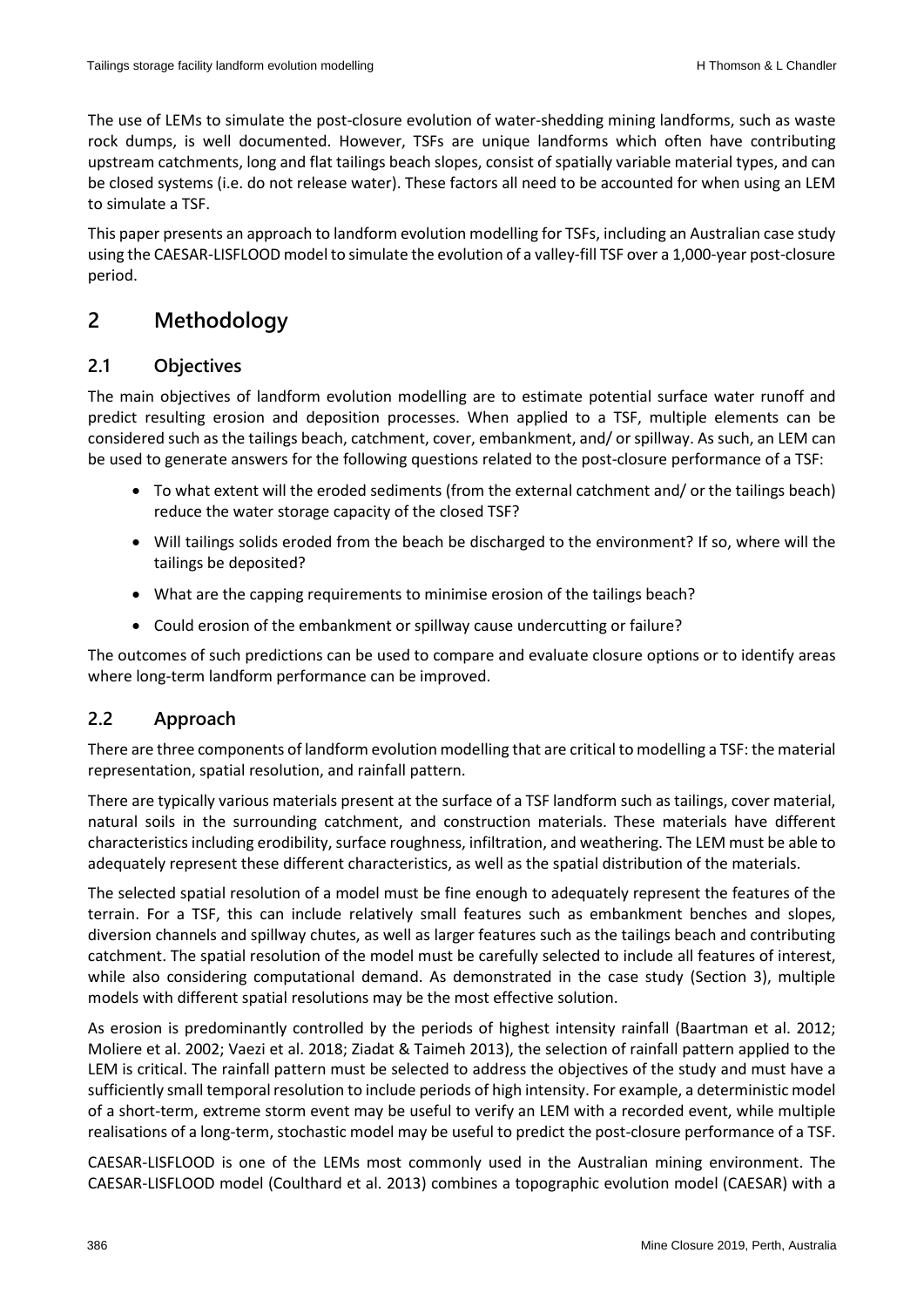high-quality hydraulic model (LISFLOOD). The CAESAR-LISFLOOD model is suitable to use for landform evolution modelling of TSFs due to the following features:

- The model can be used over range of spatial and temporal scales.
- The outputs are both graphical and numerical.
- The main input the model uses to characterise the materials is the grain size distribution, which is a measurable and well-understood parameter.
- The material properties are spatially variable.
- Different rainfall datasets can be modelled (i.e. single storm events as well as long-term simulations) at different time intervals. This provides a means of exploring climate change implications as part of landform evolution modelling.
- The model has been validated in the Australian mining climate using purpose-built erosion plots located on a trial rehabilitated landform at the Ranger Uranium Mine (Lowry et al. 2015).

Furthermore, the model is open source and is updated regularly. The main perceived limitation of the CAESAR model is that the model is computationally intensive which can result in long model run times. However, technological advances resulting in improved computing performance, in conjunction with developments in the model (Coulthard et al. 2013), have resulted in the modelling being faster and computationally more efficient.

### **3 Case study**

This paper presents an Australian case study using the CAESAR-LISFLOOD model (Coulthard et al. 2013) to simulate the evolution of a valley-fill TSF over a 1,000-year post-closure period. The layout of the TSF is shown in Figure 1 and features a contributing catchment, tailings beach, and containment embankment. The closure plan is that the TSF will remain a closed system and will not discharge water to the environment. Surface runoff will be collected in the low area of the tailings beach and will eventually evaporate or infiltrate. An emergency spillway will be provided to prevent overtopping of the embankment during extreme events.

The results of the study were used to assess whether a cover layer would be required to reduce erosion of the tailings beach at closure. Typical beach closure methodologies include over-dumping with waste rock and capping with various engineered covers to limit infiltration and/or provide growth medium for post-mining vegetation. However, for the site-specific conditions (arid climate), revegetation of the site—other than to the current low vegetation density—is unlikely to be successful. There are also dry salt lake analogues in the area, which would suggest that an uncapped facility may be a more suitable analogue to the closed TSF. Separate studies were undertaken to assess the other impacts of leaving the tailings beach uncapped, such as wind erosion and aesthetic considerations. These studies indicate that an engineered cover layer will likely not be required, however, a nominal layer of non-reactive material may be required to limit fauna access to the tailings surface.

The LEM was used to determine whether capping would be required from the perspective of managing tailings movement into the environment as the result of surface water erosion. The key objectives of the landform evolution modelling in this example include assessing whether water erosion of land surfaces could have the following effects:

- Compromise the water storage capacity of the closed TSF (causing water to be discharged via the spillway).
- Result in entrainment of tailings in water discharged to the environment.
- Result in embankment failure or undercutting of the embankment.

The CAESAR-LISFLOOD model was used for this study as it accommodatesthe factors described in Section 2.2 that are critical to modelling a TSF such as allowing spatially variable materials, as well as the ability to use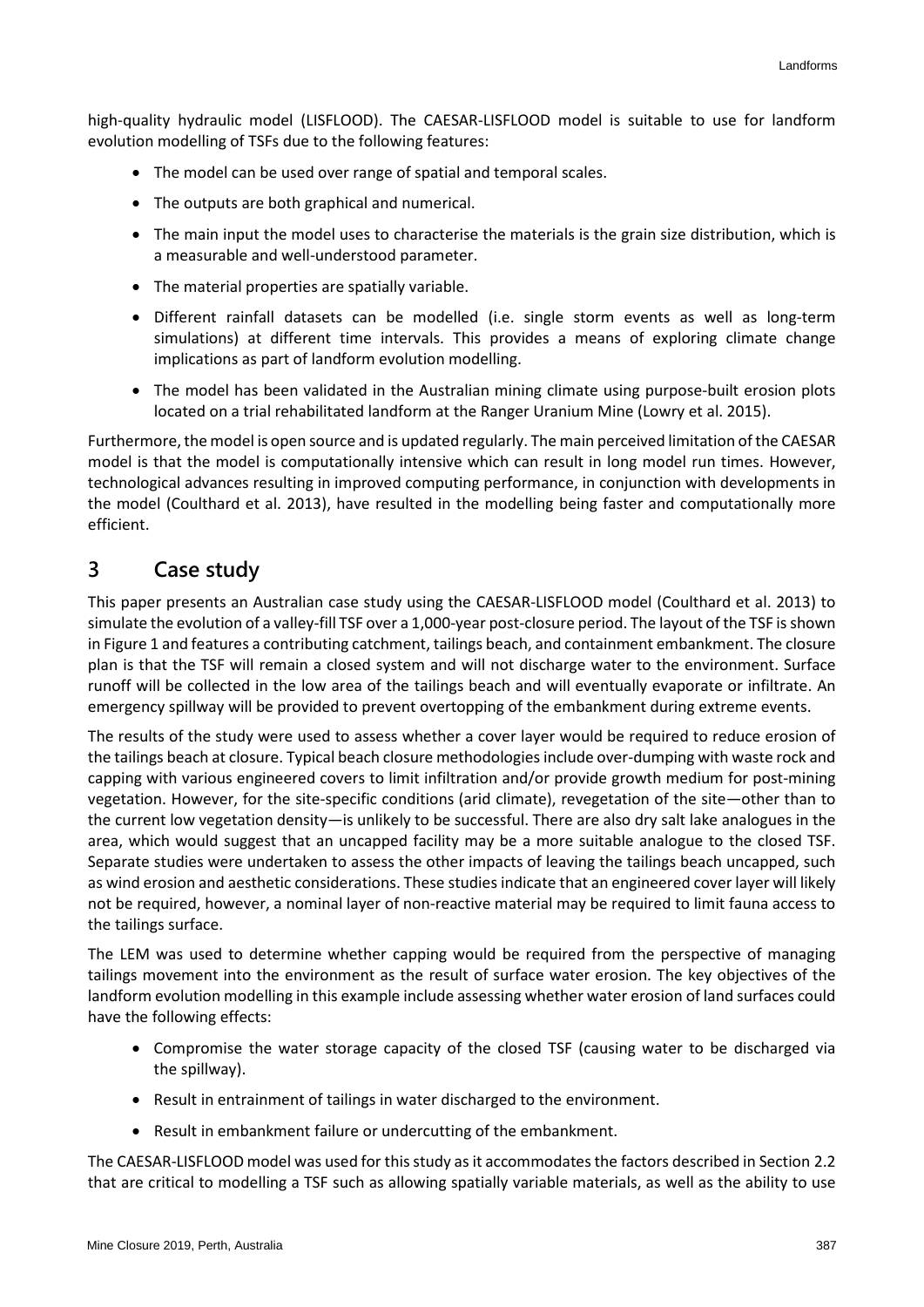different rainfall datasets. Furthermore, recent developments in the model (Coulthard et al. 2013) have significantly improved the run speed and computational efficiency of the model, achieving a smaller spatial resolution without sacrificing model run times.



**Figure 1 Tailings storage facility layout**

#### **3.1 Model inputs**

#### **3.1.1 Digital elevation models**

The surface topography is represented in the CAESAR-LISFLOOD model by a digital elevation model (DEM). The DEM extended upstream of the TSF to incorporate the entire upstream catchment (approximately 1,500 ha), including the tailings beach and embankment (approximately 510 ha) and extended approximately 1 km downstream of the TSF embankment.

Table 1 details the separate models prepared with different spatial resolutions to assess the embankment only versus the entire TSF and catchment. The detailed embankment models had finer grids to ensure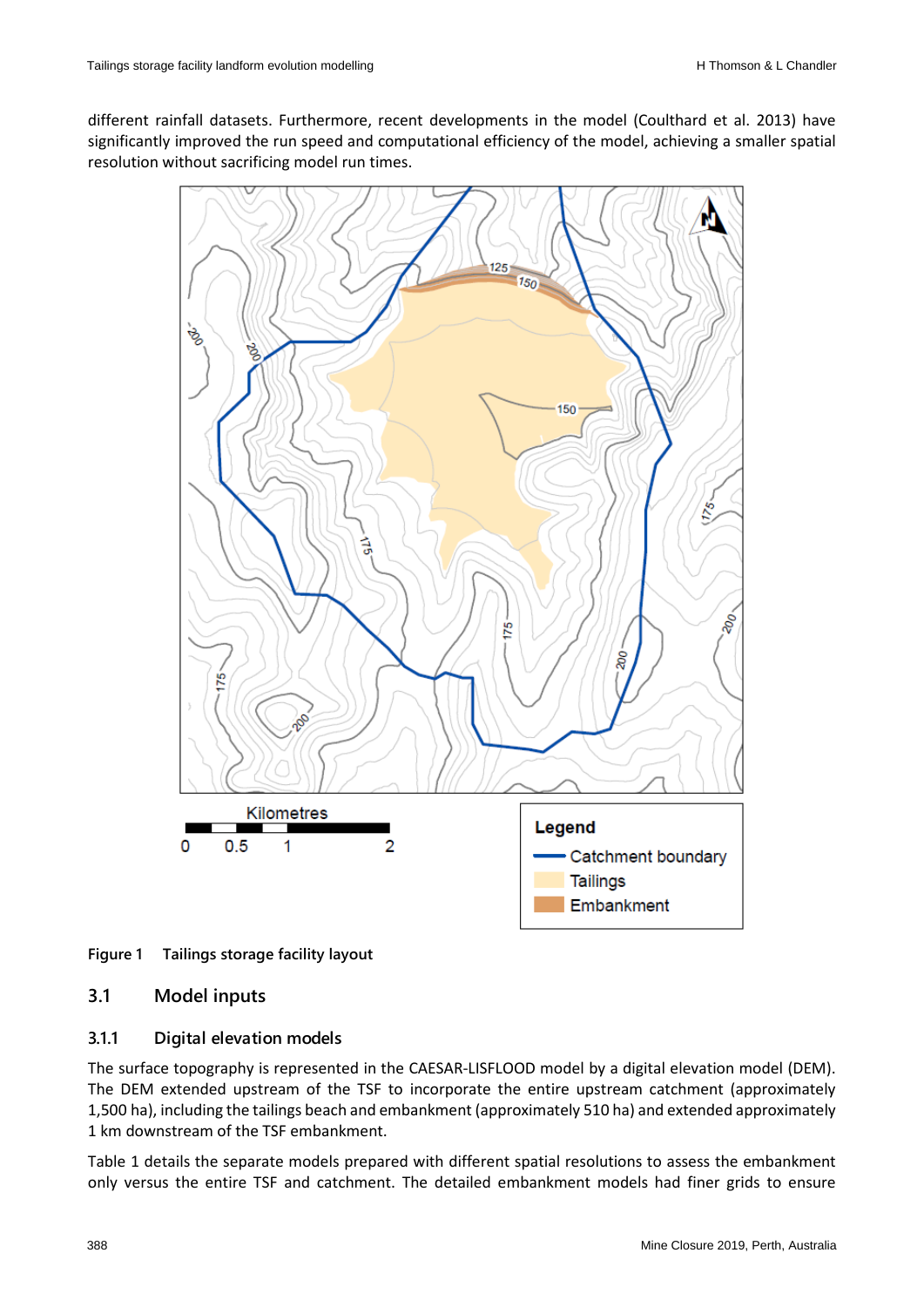adequate representation of the features of the embankment, such as the crest and downstream benches. Smaller grid size models were not run for the whole of the TSF because to do so would have resulted in excessively long modelling run times without materially improving model outcomes.

| <b>Simulation time</b> | Area                     | <b>DEM</b> area      | <b>DEM</b> grid size | Model run time $1$ |
|------------------------|--------------------------|----------------------|----------------------|--------------------|
| 24 hours               | Embankment detail        | 1.2 km <sup>2</sup>  | 3 <sub>m</sub>       | $1-18$ hours       |
|                        | <b>TSF and catchment</b> | $-33.5 \text{ km}^2$ | 8 <sub>m</sub>       | $1-18$ hours       |
| $1,000$ years          | Embankment detail        | 1.2 km <sup>2</sup>  | 8 <sub>m</sub>       | 23 hours           |
|                        | <b>TSF and catchment</b> | 33.5 km <sup>2</sup> | 20 <sub>m</sub>      | 7 days             |

| Table 1 | Digital elevation model (DEM) grid sizes and model run times |  |  |
|---------|--------------------------------------------------------------|--|--|
|---------|--------------------------------------------------------------|--|--|

1 Model run on a HyperV virtual machine with 24 virtual CPUs and 48GB RAM running Windows 7 sitting on a physical host with dual socket Xeon E5-2660 v3's @ 2.60GHz and 256GB of 2133Mhz RAM total

A bedrock surface can be specified in the CAESAR-LISFLOOD model to represent a layer below which erosion cannot occur. In the absence of geotechnical investigation, the bedrock surface was developed assuming a constant 3.5 m thickness of colluvial and residual clay beneath the pre-development surface. However, it is expected that bedrock is likely to be shallower in areas of the catchment, particularly where bedrock appears to be exposed in the watercourses. As such, the LEM is likely to predict more erosion of the natural catchment than would actually occur over the long-term, particularly around the existing natural gullies where the amount of material available for erosion is less than has been represented in the model. If required, the bedrock surface could be refined with the outcomes of a geotechnical investigation.

#### **3.1.2 Rainfall**

The TSF is located in an arid region, with no distinct wet or dry seasons, and with mean annual rainfall and evaporation of 182 mm and 3,120 mm, respectively. The site experiences rainfall on and average of 2 to 6 days per month.

A 1,000-year synthetic precipitation record was generated using the Hyetos model (Koutsoyiannis & Onof 2001) implemented in R programming language, under the name HyetosR (Kossieris et al. 2012). The objective was to generate a synthetic hourly rainfall series for a 1,000-year period which was fully consistent with the available 128-year daily rainfall record and simultaneously statistically consistent with the hourly rainfall series (aggregated from a 22-year record of half-hourly data).

One realisation of the 1,000-year rainfall series generated is shown in Figure 2. The mean, variance, and proportion dry of the synthetic dataset have been computed and compared with historical values, as shown in Table 2. The synthetic series is shown to satisfactorily reproduce the key statistics of the dataset for the 1, 24, and 48 hr periods.

The frequency analysis of extreme events compared to the historical dataset is shown in Figure 3. The synthetic series produces slightly lower rainfall depths for the frequent events, but larger depths for the rare events. This is considered conservative as the periods of higher intensity (rare events) are likely to control the results of the modelling (Baartman et al. 2012; Moliere et al. 2002; Vaezi et al. 2018; Ziadat & Taimeh 2013).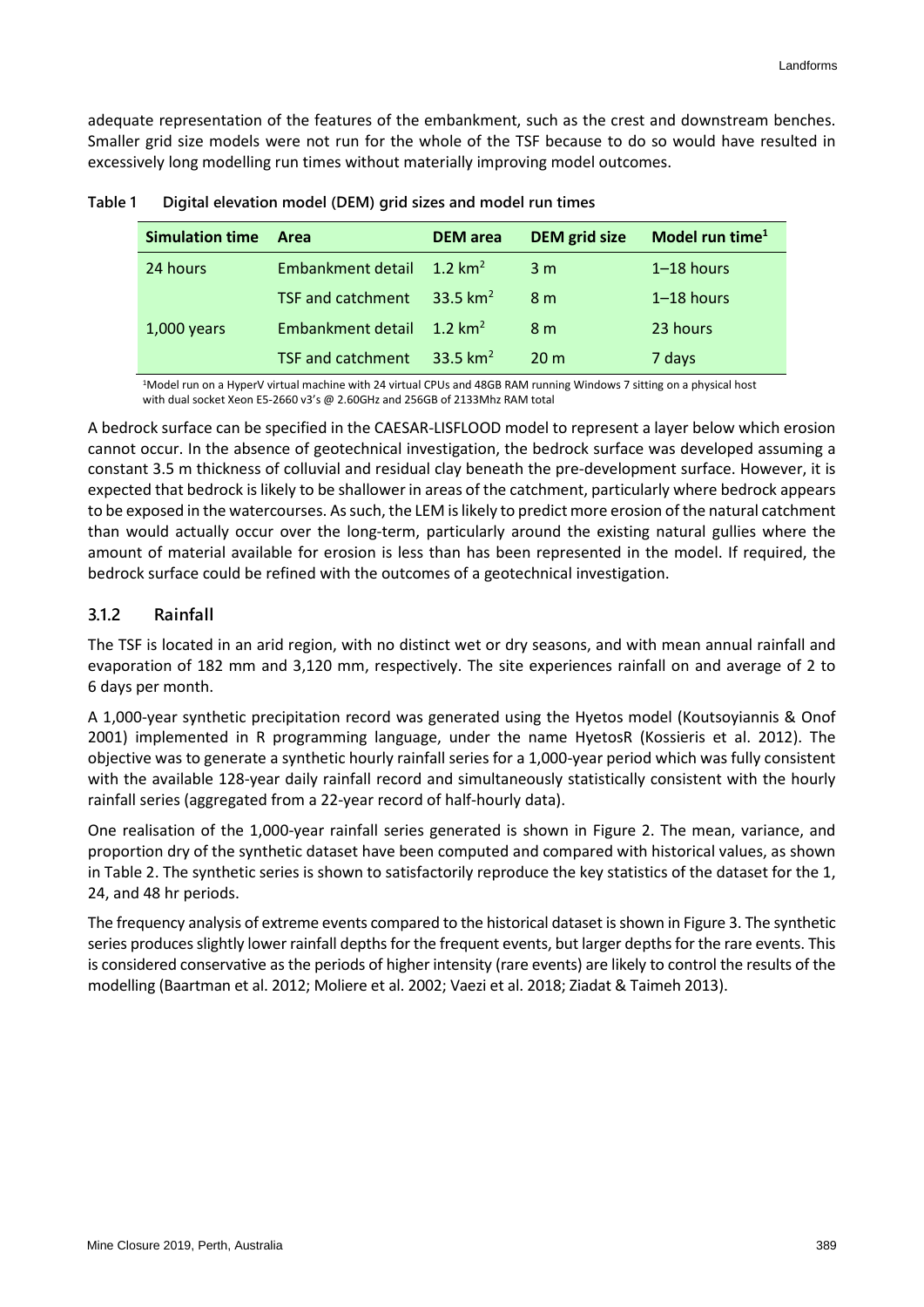



| Table 2 |  | <b>Rainfall series statistics</b> |
|---------|--|-----------------------------------|
|         |  |                                   |

|                | <b>Hourly</b>     |                  | 24-hourly         |                  | 48-hourly         |                  |
|----------------|-------------------|------------------|-------------------|------------------|-------------------|------------------|
|                | <b>Historical</b> | <b>Synthetic</b> | <b>Historical</b> | <b>Synthetic</b> | <b>Historical</b> | <b>Synthetic</b> |
| Mean (mm)      | 0.02              | 0.02             | 0.46              | 0.48             | 0.92              | 0.97             |
| Variance (mm)  | 0.15              | 0.18             | 7.3               | 7.5              | 17.6              | 15.6             |
| Proportion dry | 98.2%             | 98.8%            | 86.6%             | 76.6%            | 78.8%             | 58.7%            |
| Maximum (mm)   | 63                | 118              | 138               | 267              | 149               | 463              |



**Figure 3 Rainfall 24-hour event frequency analysis**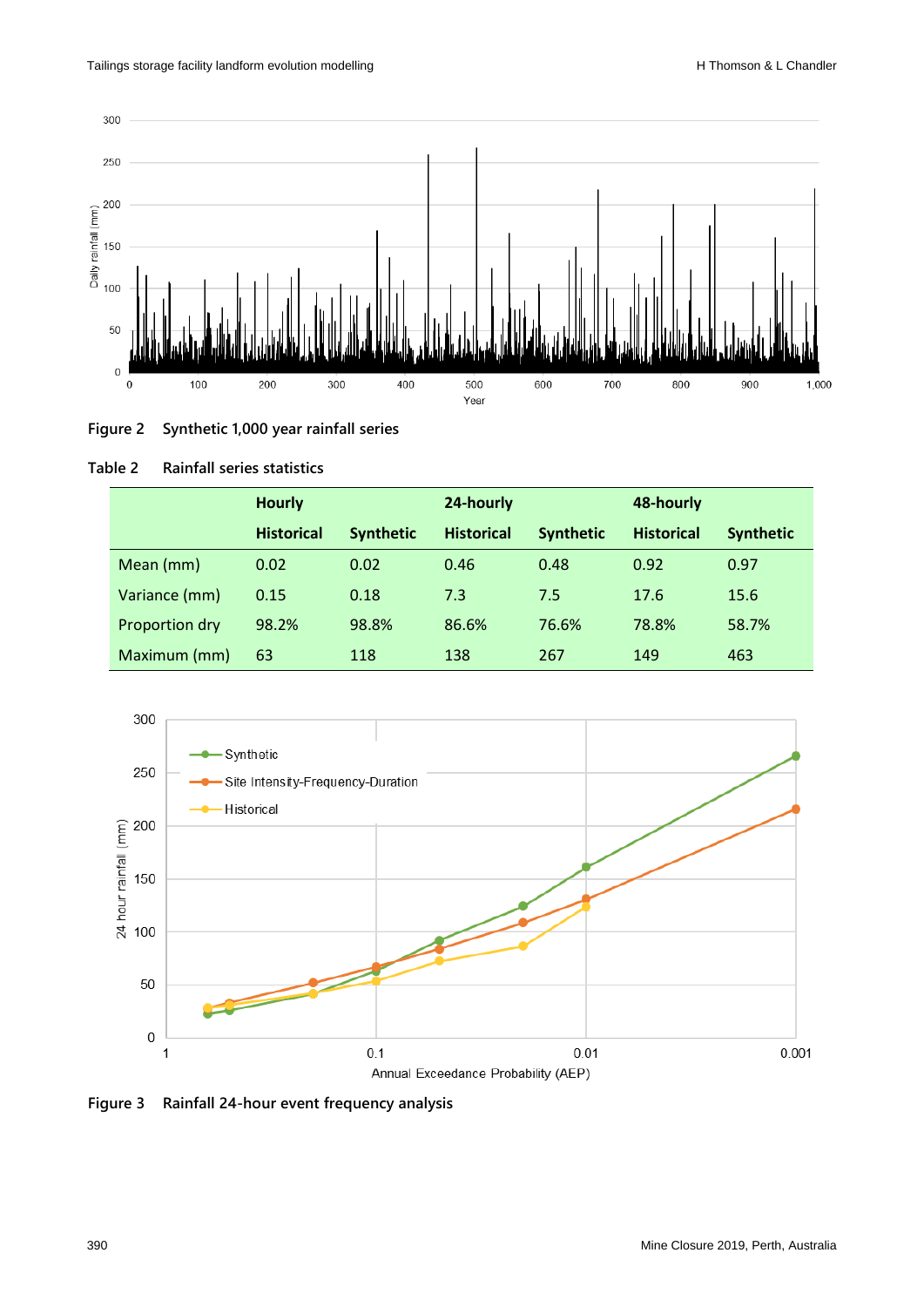#### **3.1.3 Soil properties**

The distribution of surface material types across the landform was modelled using a spatially variable particle size distribution, with corresponding regions shown in Figure 4. The models assumed that the tailings beach is exposed and no capping layer is in place.

The various material zones are represented in the CAESAR-LISFLOOD model by a grain size distribution, with up to nine grain size classes. The adopted grain size distributions are shown in Figure 5. Weathering, i.e. a decrease in material particle size over time, was not simulated in the modelling but can potentially be simulated in CAESAR-LISFLOOD (note this is an experimental feature) and may need to be considered where materials are likely to be susceptible to weathering, as demonstrated in the study by Lowry et al. (2015).



**Figure 4 Spatial distribution of materials**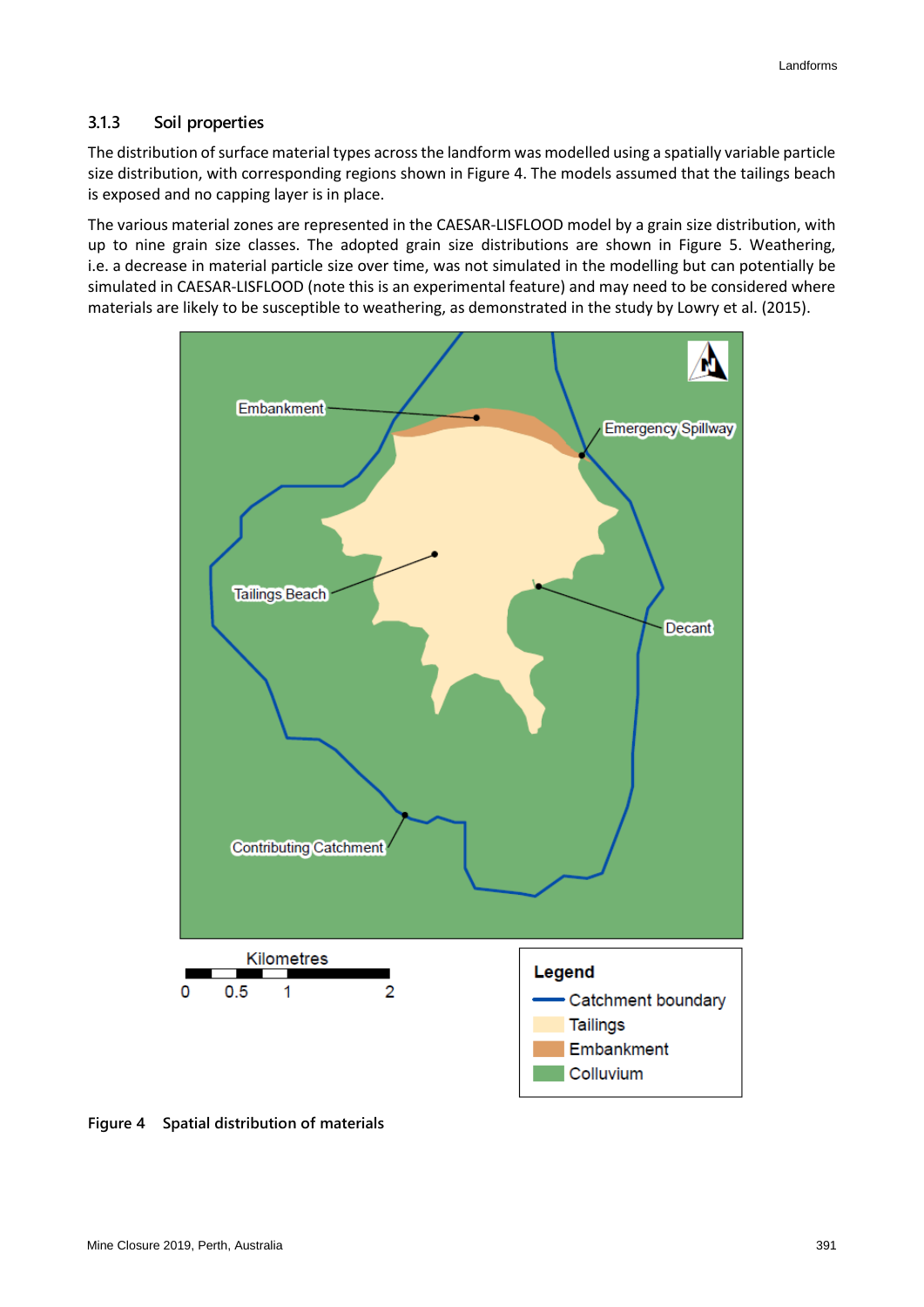

**Figure 5 Grain size classifications**

### **3.2 Results**

The results of the 1,000-year simulation are shown in Figure 6 in the form of graphical outputs which illustrate the change in elevation across the landform, indicating areas of erosion and deposition.

Erosion of the contributing catchment is concentrated in existing gullies, as expected. The LEM is likely to predict more erosion of the natural catchment than would actually occur over the long-term, as the colluvium layer is thinner than the constant 3.5 m assumed in the model around the existing natural gullies, thereby limiting the amount of material actually available for erosion. The modelled long-term sediment yield from the upstream catchment is in the order of 3 t/ha/yr (0.2 m average erosion depth), which is consistent with published values of natural erosion rates for rangeland soils in the project area (Lu et al. 2003). All sediments eroded from the upstream catchment are deposited on the tailings beach.

Although the modelling is considered conservative, the predicted erosion is low due to the arid climate and location of the TSF in the upper reaches of the catchment (small contributing catchment). Furthermore, the tailings deposition plan is designed to keep the pond away from the embankment. This is optimal in terms of minimising erosion as it provides a large storage volume at closure (reducing the risk of embankment overtopping) and reduces the length of the flow path over the tailings surface and resultant flow velocities/erosion.

Erosion gullies form within the uncovered tailings surface to a maximum depth of 3.7 m (these are maximum gully depths at the entry location from the upstream catchments onto the TSF surface). The pattern of erosion on the tailings surface is controlled by the tailings surface topography (deposition strategy) and location of flows being concentrated by the natural catchment. Eroded tailings are deposited entirely within the tailings basin, predominantly around the operational pond area toward the eastern side of the facility. No tailings were shown to discharge to the environment. As such, this indicates that no cover layer is required to prevent tailings movement into the environment as the result of surface water erosion.

The results of the 1,000-year detailed embankment simulation are shown in Figures 7 and 8. The LEM indicates very little erosion of the embankment as there is no contributing upstream catchment: any surface water runoff is from direct precipitation on the embankment only. As shown in Figures 7 and 8, erosion is concentrated on the upper and intermediate crests, and eroded materials are deposited on the subsequent embankment bench, i.e. the benched surface is gradually flattened to a continuous slope. It should be noted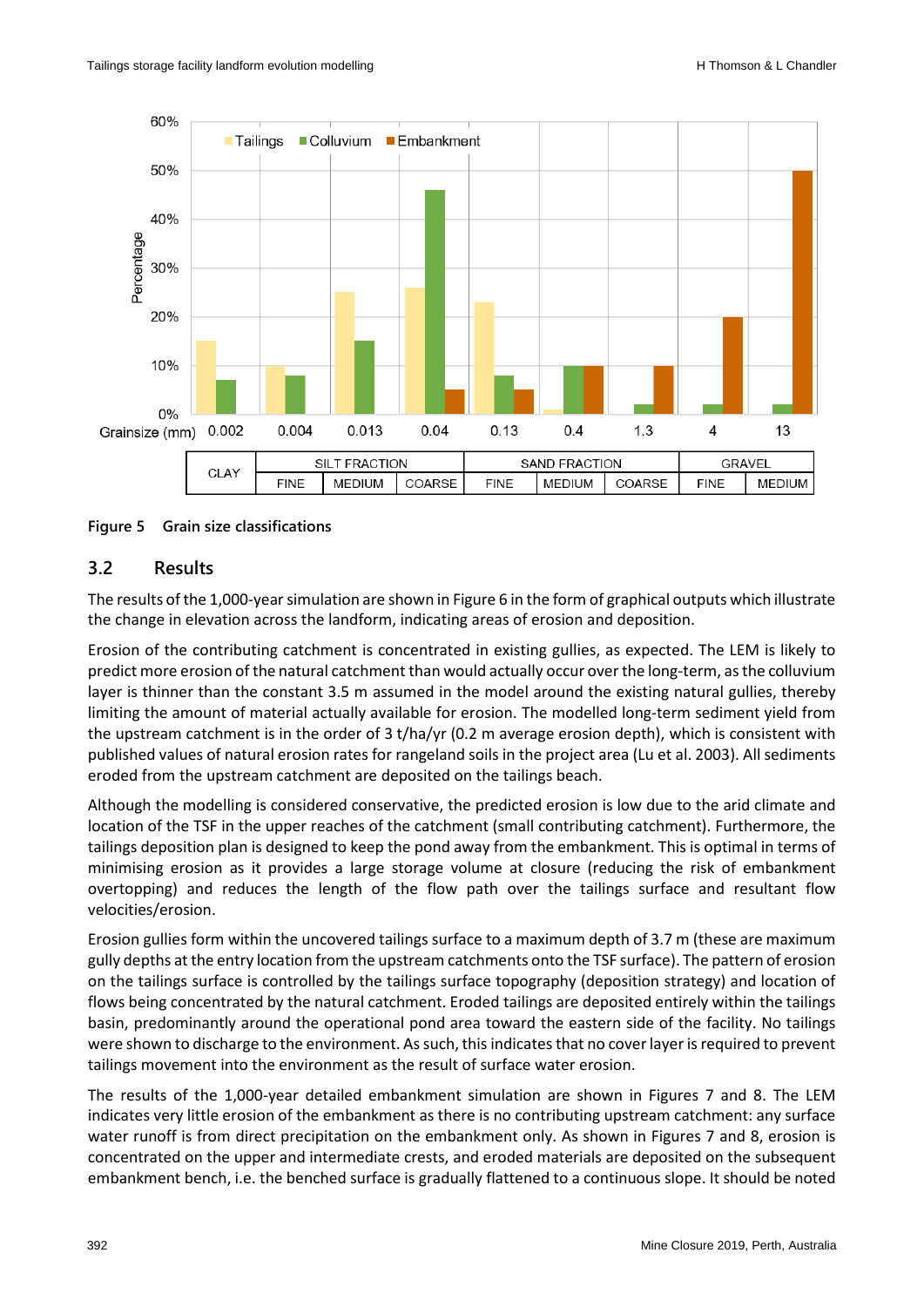that the model assumes that the embankment is constructed to the design surface and that the materials are homogeneous. As the surface materials can be varied spatially in the CAESAR-LISFLOOD model, the model could be used to assess and compare different design options such as using rock armour on localised areas of the embankment face.

Erosion is also concentrated to the natural materials at the downstream toe of the embankment where any runoff from the embankment flows along the toe and continues downstream. The area immediately downstream of the embankment may need to be armoured (or a lined channel constructed) to prevent undercutting of the embankment.



**Figure 6 Tailing storage facilities post-closure landform evolution models results**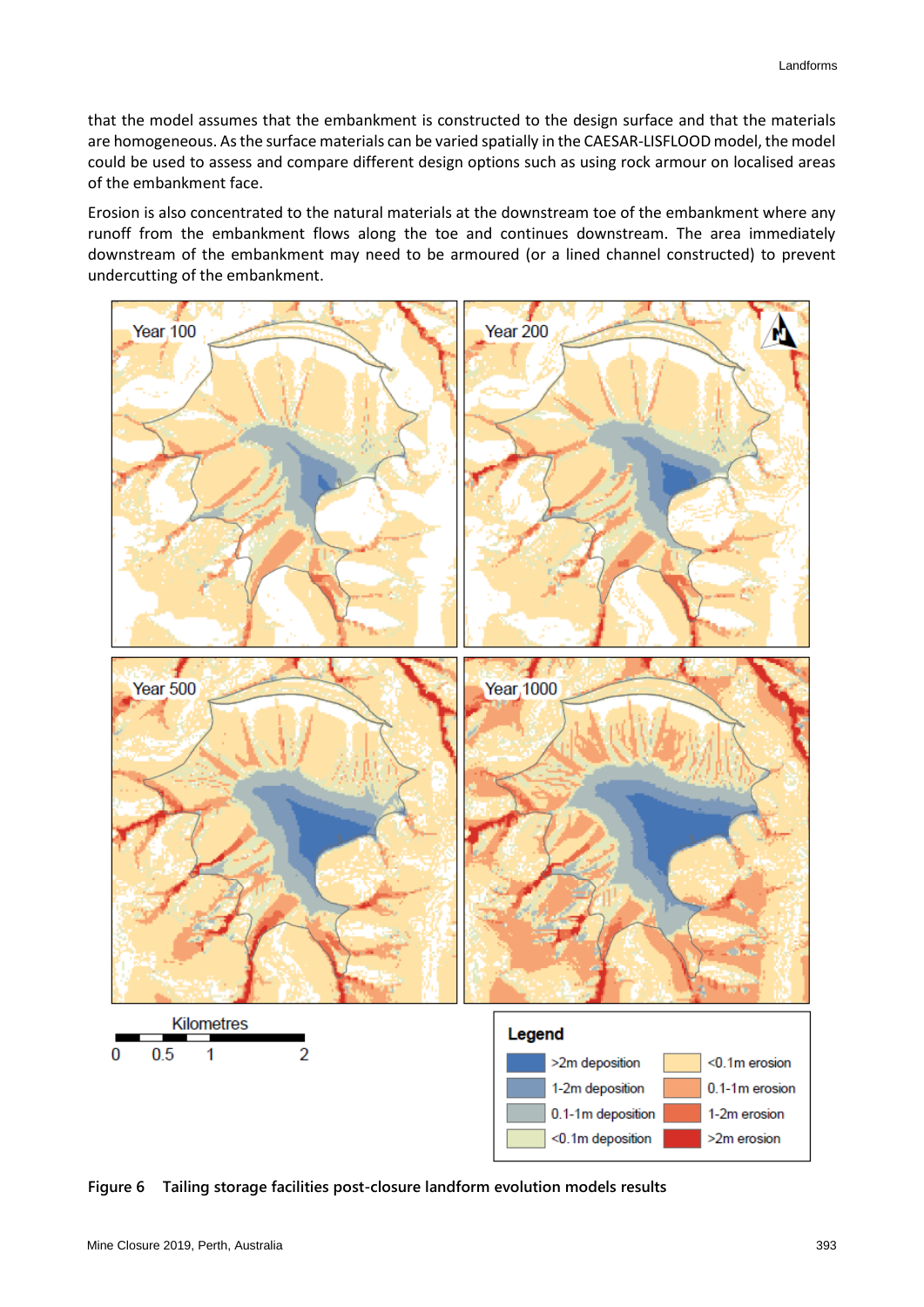

**Figure 7 1,000-year detailed embankment model results**



**Figure 8 1,000-year detailed embankment model – Section A**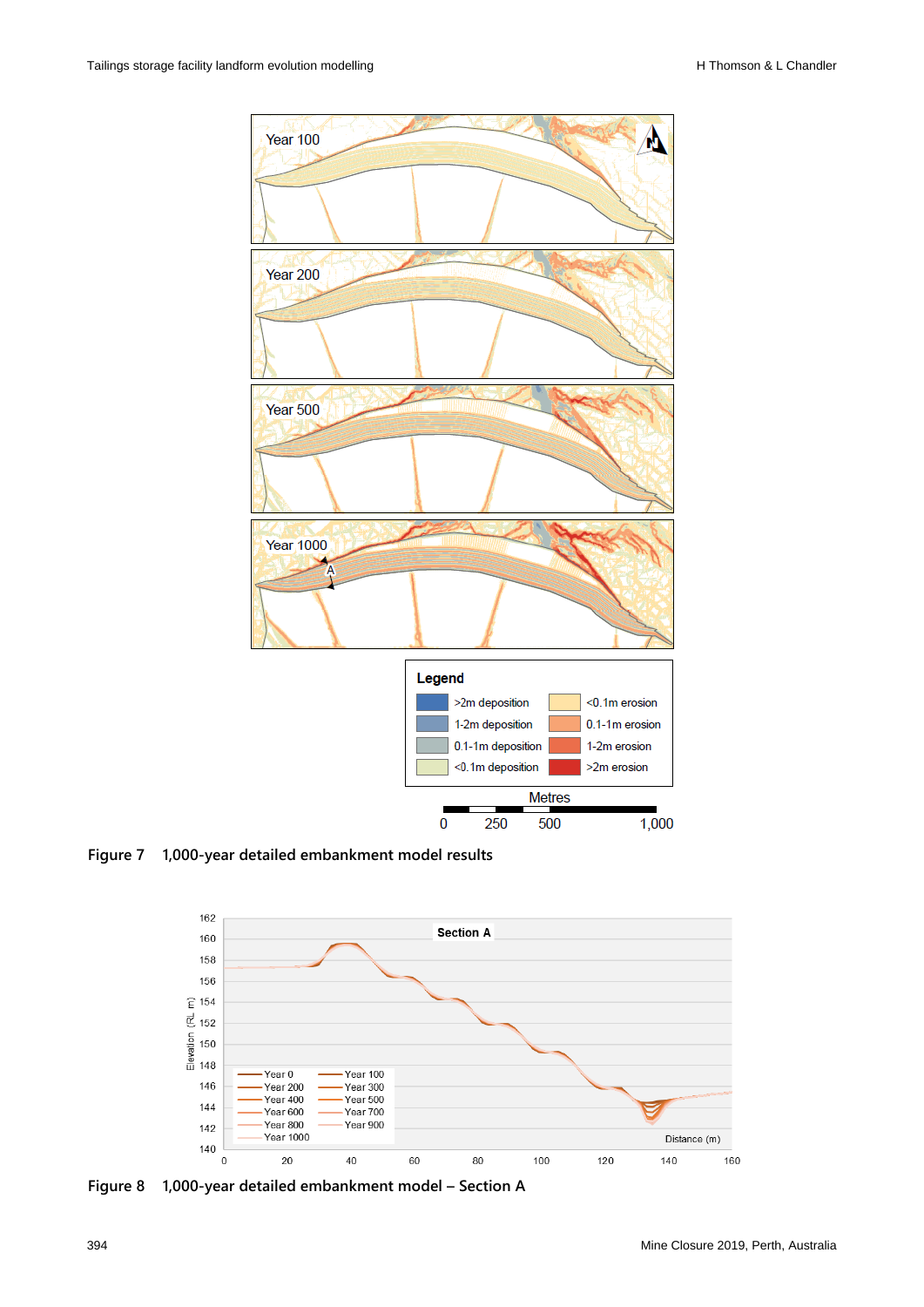### **4 Future work**

The following opportunities have been identified for future work that could improve TSF landform evolution modelling outcomes at the site represented in the case study:

- **Model calibration:** As for all models, the LEM should be calibrated with measured parameters. The hydrological model (i.e. runoff, evaporation, and seepage) could be calibrated using streamflow measurements and/ or an operational TSF water balance. The topographic evolution model could be calibrated using erosion field studies, including detailed morphometric surveys and measurement of runoff and sediment load from the downstream embankment surface and selected representative areas of quarantined tailings beach.
- **Model verification:** To facilitate model verification, periodic monitoring, including detailed morphometric surveys of the land surface, should be implemented to check elevation changes against model predictions, particularly after major rainfall events. Field-scale rainfall simulation and erosion testing on replicated field plots is recommended given the dry climate and predicted low erosion rates.
- **Multiple realisations of rainfall data:** The case study presented used a single realisation of the stochastic rainfall data. Multiple realisations of rainfall data could be applied, and the results compared to assess the impact of the sequence and intensity of rainfall.
- **Bedrock surface:** Geotechnical investigations could be undertaken to develop a subsurface profile over the upstream natural catchment indicating depth to bedrock. More accurate definition of the bedrock surface will improve the model predictions in the surrounding catchment.
- **Tailings consolidation:** The depth of tailings typically varies across a tailings deposit, particularly in a valley-fill TSF. As such, the final tailings beach surface will vary as the tailings deposit consolidates. Predictions of the consolidation behaviour of the deposit could be considered in the DEM to improve model predictions of surface water runoff and erosion/deposition over the tailings beach.
- **Climate change:** The impacts of climate change could be incorporated into the long-term synthetic precipitation record.

# **5 Conclusion**

This paper presents an approach to landform evolution modelling for TSFs, highlighting three components of a LEM that are critical to modelling a TSF: the material representation, spatial resolution, and rainfall pattern.

The case study presented demonstrates how this approach can be used to predict the post-closure erosion and deposition processes of a TSF.

Key findings of the example presented include:

- The predicted erosion rates are low as the site has an arid climate and the TSF is located in the upper reaches of the catchment.
- Sediment is eroded from the natural catchment at an average long-term rate in the order of 3 t/ha/yr. This is largely concentrated in existing gullies, and eroded sediments are deposited on the tailings beach.
- The TSF is a closed catchment with a spillway provided for emergencies. Eroded tailings are deposited entirely within the tailings basin, predominantly around the operational pond area to the east of the facility. No tailings are shown to discharge to the environment.
- The water storage capacity of the TSF is progressively reduced due to the sediments that are eroded and deposited within the pond area. However, the TSF has enough available storage capacity at the end of the model duration to store the runoff from the design storm.